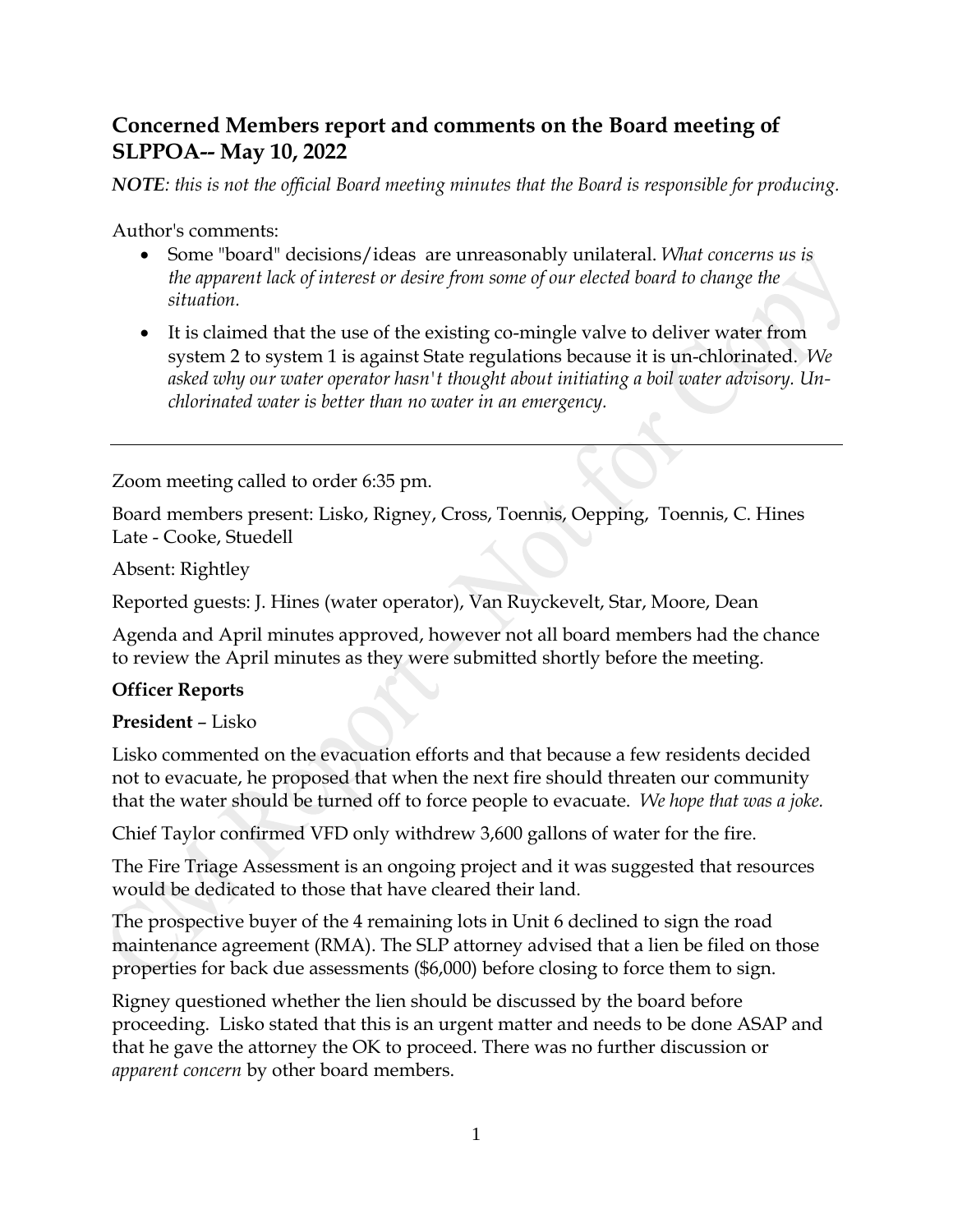Star inquired what the board plan was should the buyer pay the lien and still refuse to sign the RMA. Lisko stated that the board could employ a hefty fee on road maintenance. Ultimately, he didn't think "we" would have to worry about that.

Lisko requested reimbursement in the amount of \$108.22 for supplies. Approved.

### **Vice President** – Rigney

Rigney mentioned the posts made to Facebook during past month.

#### **Secretary** – Cross

Cross welcomed any further updates on suggested revisions to the welcome packet and that the contact list for SLP service providers is for informational purposes only.

#### **Treasurer** – Oepping

Account balances:

Operating - \$156,800

Reserve- \$102,470 *Because the leak repair costs for FR 10 and Los Griegos exceeded the total water maintenance budget for 2022,* the \$28,290 expense was taken out of the reserve account.

Oepping reported that there are currently 21 delinquent accounts totaling \$25,600. Delinquent accounts exceeding \$500 are proposed to receive a letter notifying them of a pending lien after July 1.

Two changes of ownership were recorded in April on lots 24 and 25 on Chaco Rd.

**Water** – J. Hines

Hines finished replacing 400 feet of 4-inch water line at end of Los Griegos Road.

He was informed by the State Engineer's Office that SLP has been being charged for more than we are pumping.

The request for Mtn. Pacific meter company to calibrate master meters that has been ongoing for months and finally suppose to happen this month, has again been cancelled due to the fire.

Hines was informed by the hydro geologist with NM Tech who services the well instrumentation on the Aspen Grove well that despite the falling water levels across the state, our well water level has increased.

A complaint about no water on upper Los Griegos was repaired. It was stated that the issue occurred because of an airlock due to the system 2 tanks draining during the fire.

There was an extensive leak at a property on Aztec Rd in system 1 that is in process of repair.

The tanks drained during the fire due to the loss of electricity. The generator located at Hovenweep was eventually hooked up but not needed as the power was restored.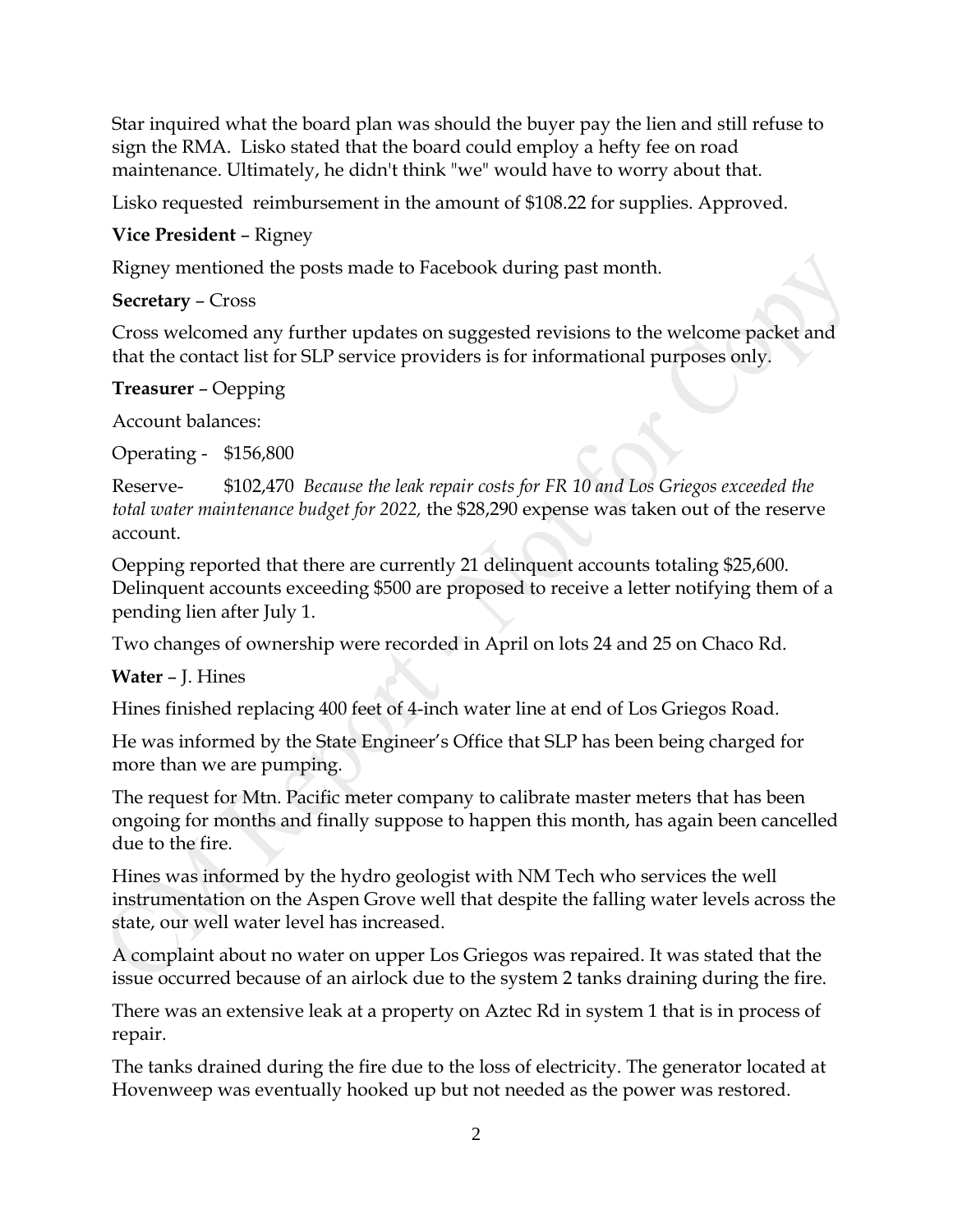Hines met with Fred Black from NM Rural Water (NMRWA) and discussed locating leaks. This week Thursday at 9am he will meet with David Romero, circuit rider with NMRWA to scope out the project and do some preliminary investigation on areas that Hines thinks are suspicious.

System 1 has been calculated at 58% leak rate and a 87 gal/day resident use. *According to our records sys 1 is at a 48% leak rate.*

System 2 has been calculated at a 7% leak rate and a 64 gal/day resident use. *According to our records sys 2 is at a 29% leak rate.*

There were no issues with the coliform/microbiological reports on either system.

## **Roads** – Stuedell

Stuedell suggested some protocol for removal of any downed trees blocking roads in SLP. It was decided that if there is an incident that the board should be notified and volunteers found to clear the road.

The board approved to sell the old sander/spreader for \$500.

Stuedell introduced a proposal to construct a structure to contain and protect the cinders and build a ramp to load them. Lisko stated that this should follow the architectural rules that require a site plan and list of materials for review.

**Legal** – Rightley - absent, Lisko reporting

The owner of a vacation rental at 66 Ashley Lane has not yet accommodated the board's request for submission of a Vacation Rental Permit. If the owner is not cooperative, the board will contact the rental service company to alert them to the policy of the HOA. That may force the owner to either agree to initiate the SLP policy or be subject to cancellation from his rental service(s).

## **Firewise** – Cooke

Funds are available for thinning projects through Cuba Soil & Water Conservation grants and they encourage residents to continue to submit applications. A group request (multiple property owners in an area) is more likely to be recognized.

Cooke requested \$2500 to thin Black Bear Park for 1 day and if the project does not take a day, she has another project where the work can continue. Approved.

There will be a Jemez Mountains Firewise Association zoom online meeting on May 12, at 6:30 PM.

## **Architectural** – Toennis

Toennis made contact with a resident at 145 Hovenweep regarding fencing and is waiting for additional information.

There is a proposed request pending for the installation of solar panels on a roof at 1394 Los Griegos.